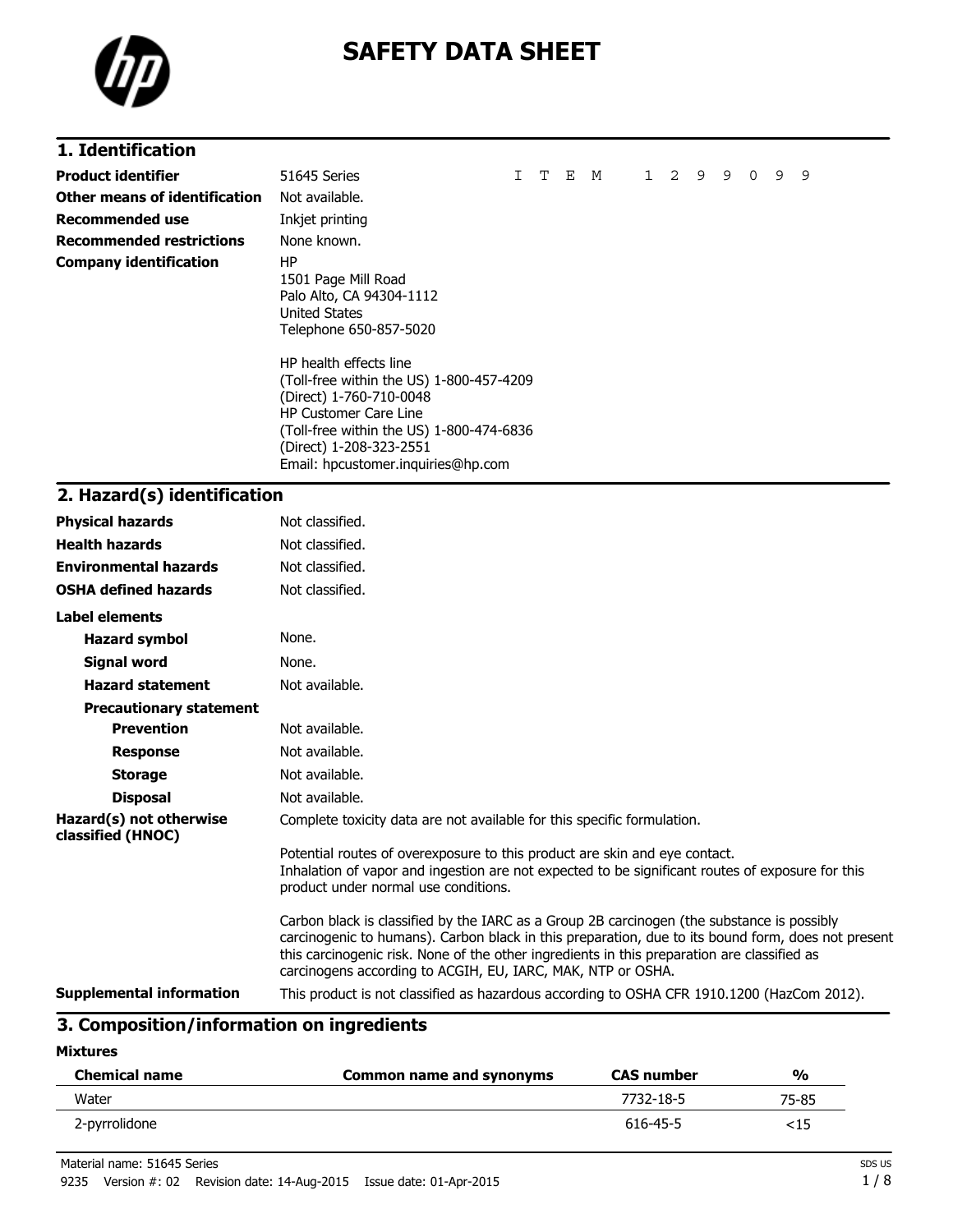| <b>Chemical name</b>                                                             | <b>Common name and synonyms</b>                                                                                                                                                                                                                                                                                                   | <b>CAS number</b> | $\frac{0}{0}$ |  |  |
|----------------------------------------------------------------------------------|-----------------------------------------------------------------------------------------------------------------------------------------------------------------------------------------------------------------------------------------------------------------------------------------------------------------------------------|-------------------|---------------|--|--|
| Carbon black                                                                     |                                                                                                                                                                                                                                                                                                                                   | 1333-86-4         | $<$ 5         |  |  |
| Isopropyl alcohol                                                                |                                                                                                                                                                                                                                                                                                                                   | $67 - 63 - 0$     | 2.5           |  |  |
| <b>Composition comments</b>                                                      | This ink supply contains an aqueous ink formulation.<br>This product has been evaluated using criteria specified in 29 CFR 1910.1200 (Hazard<br>Communication Standard).                                                                                                                                                          |                   |               |  |  |
|                                                                                  | Carbon black is present only in a bound form in this preparation.                                                                                                                                                                                                                                                                 |                   |               |  |  |
| 4. First-aid measures                                                            |                                                                                                                                                                                                                                                                                                                                   |                   |               |  |  |
| <b>Inhalation</b>                                                                | Move to fresh air. If symptoms persist, get medical attention.                                                                                                                                                                                                                                                                    |                   |               |  |  |
| <b>Skin contact</b>                                                              | Wash affected areas thoroughly with mild soap and water. If irritation persists get medical<br>attention.                                                                                                                                                                                                                         |                   |               |  |  |
| Eye contact                                                                      | Do not rub eyes. Immediately flush with large amounts of clean, warm water (low pressure) for at<br>least 15 minutes or until particles are removed. If irritation persists get medical attention.                                                                                                                                |                   |               |  |  |
| <b>Ingestion</b>                                                                 | If ingestion of a large amount does occur, seek medical attention.                                                                                                                                                                                                                                                                |                   |               |  |  |
| <b>Most important</b><br>symptoms/effects, acute and<br>delayed                  | Contact with skin and eyes may result in irritation.                                                                                                                                                                                                                                                                              |                   |               |  |  |
| 5. Fire-fighting measures                                                        |                                                                                                                                                                                                                                                                                                                                   |                   |               |  |  |
| <b>Notes</b>                                                                     | No ignition, sustained combustion or flashing detected using the Sustained Combustibility Test<br>(method in US 49CFR173, Appendix H).                                                                                                                                                                                            |                   |               |  |  |
| Suitable extinguishing media                                                     | CO2, water, dry chemical, or foam                                                                                                                                                                                                                                                                                                 |                   |               |  |  |
| <b>Unsuitable extinguishing</b><br>media                                         | None known.                                                                                                                                                                                                                                                                                                                       |                   |               |  |  |
| <b>Specific hazards arising from</b><br>the chemical                             | Not applicable.                                                                                                                                                                                                                                                                                                                   |                   |               |  |  |
| <b>Special protective equipment</b><br>and precautions for<br>firefighters       | None established.                                                                                                                                                                                                                                                                                                                 |                   |               |  |  |
| <b>Specific methods</b>                                                          | None established.                                                                                                                                                                                                                                                                                                                 |                   |               |  |  |
| <b>General fire hazards</b>                                                      | Contact with skin and eyes may result in irritation.                                                                                                                                                                                                                                                                              |                   |               |  |  |
| 6. Accidental release measures                                                   |                                                                                                                                                                                                                                                                                                                                   |                   |               |  |  |
| <b>Personal precautions,</b><br>protective equipment and<br>emergency procedures | Wear appropriate personal protective equipment.                                                                                                                                                                                                                                                                                   |                   |               |  |  |
| <b>Methods and materials for</b><br>containment and cleaning up                  | Dike the spilled material, where this is possible. Absorb with inert absorbent such as dry clay, sand<br>or diatomaceous earth, commercial sorbents, or recover using pumps. Slowly vacuum or sweep the<br>material into a bag or other sealed container.<br>Dispose of in compliance with federal, state, and local regulations. |                   |               |  |  |
| <b>Environmental precautions</b>                                                 | Do not let product enter drains. Do not flush into surface water or sanitary sewer system.                                                                                                                                                                                                                                        |                   |               |  |  |
| 7. Handling and storage                                                          |                                                                                                                                                                                                                                                                                                                                   |                   |               |  |  |
| <b>Precautions for safe handling</b>                                             | Avoid contact with skin, eyes and clothing.                                                                                                                                                                                                                                                                                       |                   |               |  |  |
| Conditions for safe storage,<br>including any<br>incompatibilities               | Keep out of the reach of children. Keep away from excessive heat or cold.                                                                                                                                                                                                                                                         |                   |               |  |  |
| 8. Exposure controls/personal protection                                         |                                                                                                                                                                                                                                                                                                                                   |                   |               |  |  |
| <b>Occupational exposure limits</b>                                              | US. OSHA Table Z-1 Limits for Air Contaminants (29 CFR 1910.1000)                                                                                                                                                                                                                                                                 |                   |               |  |  |

| <b>Components</b>                       | 03. 0311A Table 2-1 Lillius IVI All Containinants (29 CLK 1910.1000)<br><b>Type</b> | Value              |  |
|-----------------------------------------|-------------------------------------------------------------------------------------|--------------------|--|
| Carbon black (CAS<br>1333-86-4)         | PEL                                                                                 | $3.5 \text{ mg/m}$ |  |
| Isopropyl alcohol (CAS<br>$67 - 63 - 0$ | PEL                                                                                 | 980 mg/m3          |  |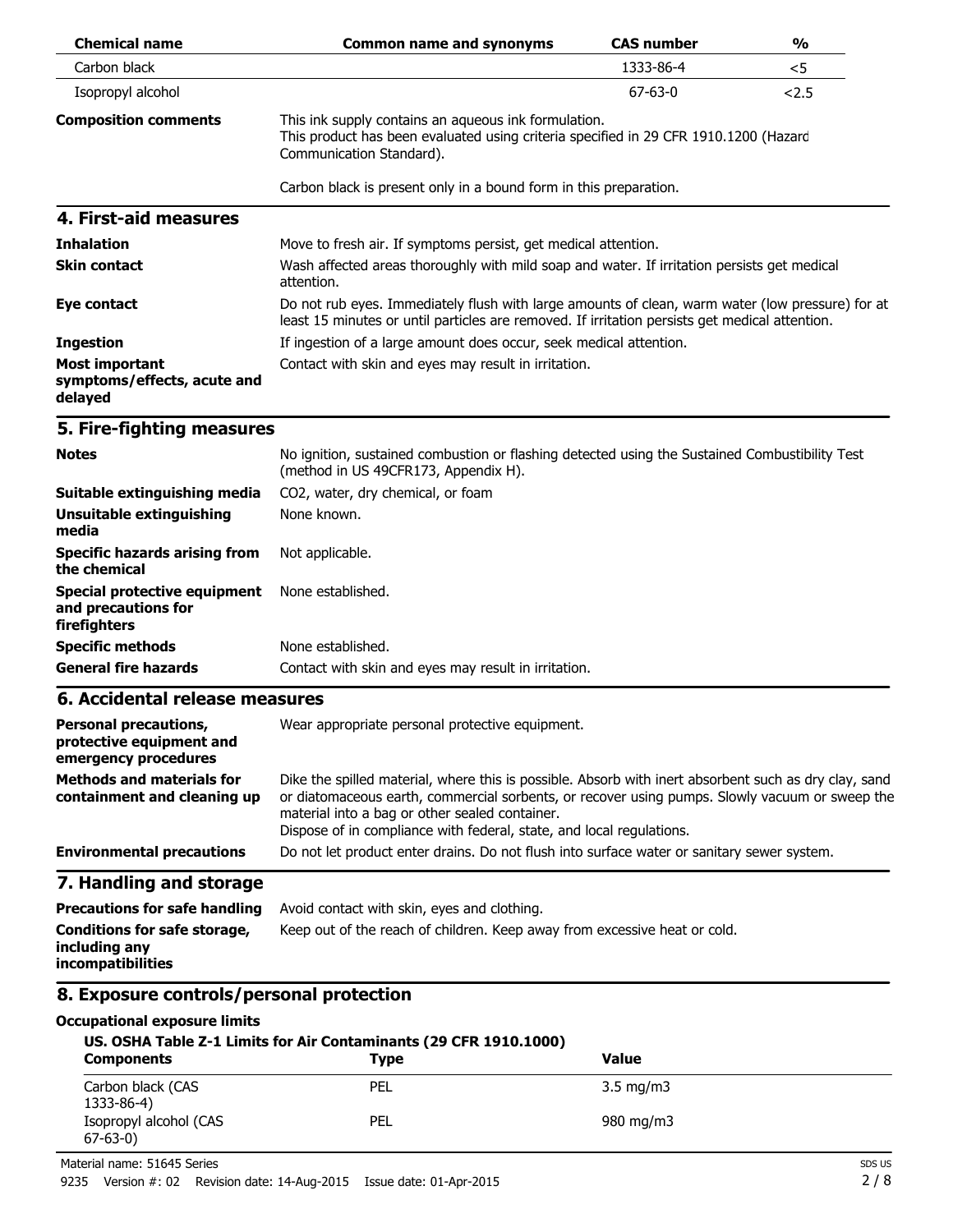# **US. OSHA Table Z-1 Limits for Air Contaminants (29 CFR 1910.1000)**

| <b>Components</b>                                                     | <b>Type</b>                                                            |                    |                 | <b>Value</b>         |                     |
|-----------------------------------------------------------------------|------------------------------------------------------------------------|--------------------|-----------------|----------------------|---------------------|
|                                                                       |                                                                        |                    |                 | 400 ppm              |                     |
| <b>US. ACGIH Threshold Limit Values</b>                               |                                                                        |                    |                 |                      |                     |
| <b>Components</b>                                                     | <b>Type</b>                                                            |                    |                 | <b>Value</b>         | <b>Form</b>         |
| Carbon black (CAS<br>1333-86-4)                                       | <b>TWA</b>                                                             |                    |                 | $3$ mg/m $3$         | Inhalable fraction. |
| Isopropyl alcohol (CAS<br>$67 - 63 - 0$                               | <b>STEL</b>                                                            |                    |                 | $400$ ppm            |                     |
|                                                                       | <b>TWA</b>                                                             |                    |                 | 200 ppm              |                     |
| US. NIOSH: Pocket Guide to Chemical Hazards                           |                                                                        |                    |                 |                      |                     |
| <b>Components</b>                                                     | <b>Type</b>                                                            |                    |                 | <b>Value</b>         |                     |
| Carbon black (CAS<br>1333-86-4)                                       | <b>TWA</b>                                                             |                    |                 | $0.1$ mg/m3          |                     |
| Isopropyl alcohol (CAS<br>$67-63-0$                                   | <b>STEL</b>                                                            |                    |                 | 1225 mg/m3           |                     |
|                                                                       | <b>TWA</b>                                                             |                    |                 | 500 ppm              |                     |
|                                                                       |                                                                        |                    |                 | 980 mg/m3<br>400 ppm |                     |
| <b>Biological limit values</b>                                        |                                                                        |                    |                 |                      |                     |
| <b>ACGIH Biological Exposure Indices</b>                              |                                                                        |                    |                 |                      |                     |
| <b>Components</b>                                                     | <b>Value</b>                                                           | <b>Determinant</b> | <b>Specimen</b> | <b>Sampling Time</b> |                     |
| Isopropyl alcohol (CAS<br>$67 - 63 - 0$                               | $40$ mg/l                                                              | Acetone            | Urine           | $\ast$               |                     |
| * - For sampling details, please see the source document.             |                                                                        |                    |                 |                      |                     |
| <b>Exposure guidelines</b>                                            | Exposure limits have not been established for this product.            |                    |                 |                      |                     |
| <b>Appropriate engineering</b><br>controls                            | Use in a well ventilated area.                                         |                    |                 |                      |                     |
| Individual protection measures, such as personal protective equipment |                                                                        |                    |                 |                      |                     |
| <b>Eye/face protection</b>                                            | Not available.                                                         |                    |                 |                      |                     |
| <b>Skin protection</b>                                                |                                                                        |                    |                 |                      |                     |
| <b>Hand protection</b>                                                | Not available.                                                         |                    |                 |                      |                     |
| <b>Other</b>                                                          | Not available.                                                         |                    |                 |                      |                     |
| <b>Respiratory protection</b>                                         | Not available.                                                         |                    |                 |                      |                     |
| <b>Thermal hazards</b>                                                | Not available.                                                         |                    |                 |                      |                     |
| <b>General hygiene</b><br>considerations                              | Handle in accordance with good industrial hygiene and safety practice. |                    |                 |                      |                     |
| 9. Physical and chemical properties                                   |                                                                        |                    |                 |                      |                     |
| <b>Appearance</b>                                                     |                                                                        |                    |                 |                      |                     |
| <b>Physical state</b>                                                 | Liquid.                                                                |                    |                 |                      |                     |
| <b>Color</b>                                                          | Black.                                                                 |                    |                 |                      |                     |
| Odor                                                                  | Not available.                                                         |                    |                 |                      |                     |
| <b>Odor threshold</b>                                                 | Not available.                                                         |                    |                 |                      |                     |
| pH                                                                    | $7.8 - 8.4$                                                            |                    |                 |                      |                     |
| <b>Melting point/freezing point</b>                                   | Not available.                                                         |                    |                 |                      |                     |
| <b>Initial boiling point and</b><br>boiling range                     | 200 °F (93.33 °C)                                                      |                    |                 |                      |                     |
| <b>Flash point</b>                                                    | 131.0 - 136.0 °F (55.0 - 57.8 °C)                                      |                    |                 |                      |                     |
| <b>Evaporation rate</b>                                               | Not determined                                                         |                    |                 |                      |                     |
| <b>Flammability (solid, gas)</b>                                      | Not available.                                                         |                    |                 |                      |                     |
|                                                                       |                                                                        |                    |                 |                      |                     |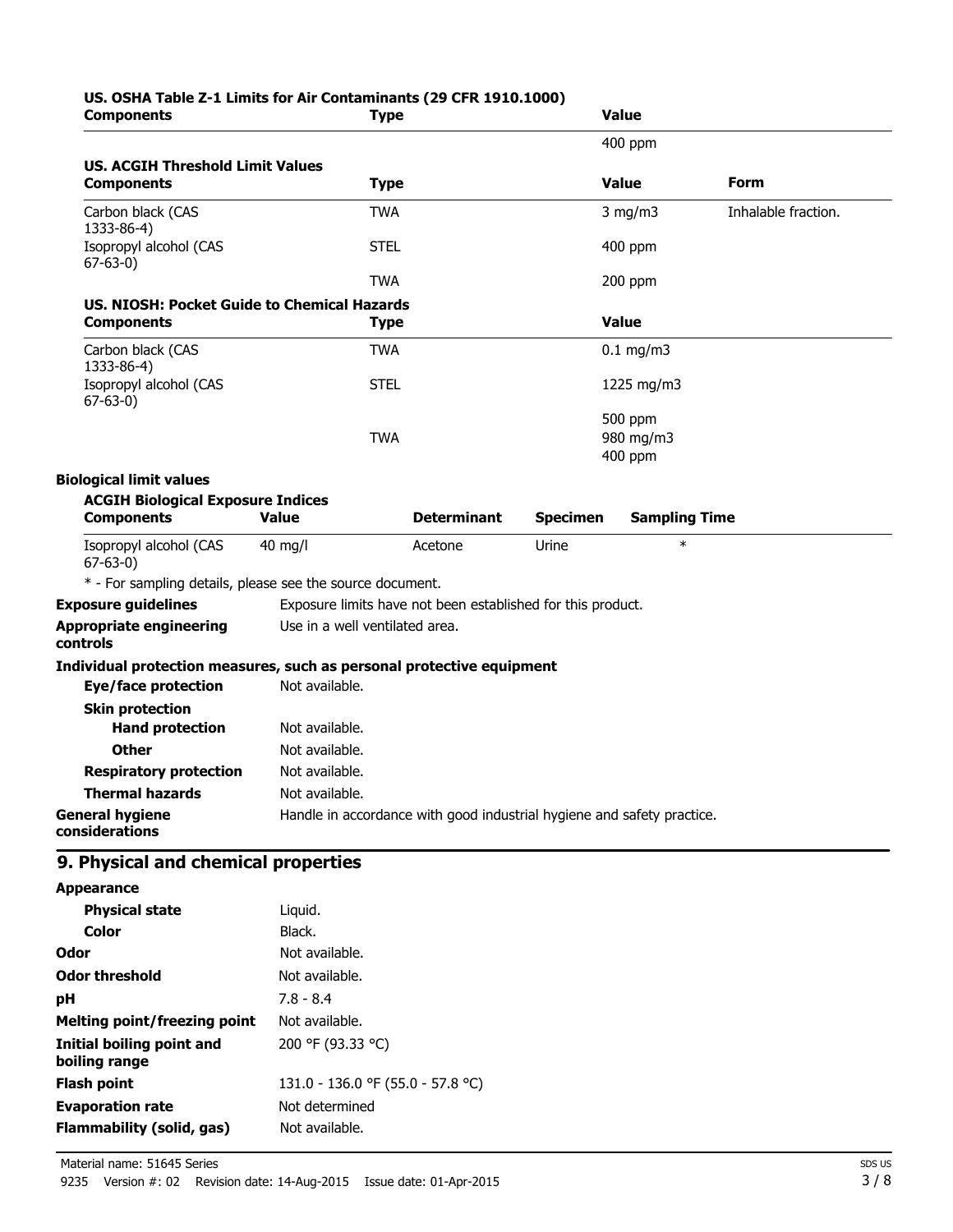#### **Upper/lower flammability or explosive limits**

| Flammability limit - lower Not available.<br>(9/6) |                                                           |
|----------------------------------------------------|-----------------------------------------------------------|
| <b>Flammability limit -</b><br>upper $(\% )$       | Not available.                                            |
| <b>Explosive limit - lower</b><br>(%)              | Not available.                                            |
| <b>Explosive limit - upper</b><br>(%)              | Not available.                                            |
| Vapor pressure                                     | Not determined                                            |
| Solubility(ies)                                    |                                                           |
| <b>Solubility (water)</b>                          | Soluble in water                                          |
| <b>Partition coefficient</b><br>(n-octanol/water)  | Not determined                                            |
| <b>Auto-ignition temperature</b>                   | Not available.                                            |
| <b>Decomposition temperature</b>                   | Not available.                                            |
| <b>Viscosity</b>                                   | $> 2$ cp                                                  |
| <b>Other information</b>                           |                                                           |
| <b>Specific gravity</b>                            | $1 - 1.2$                                                 |
| <b>Other information</b>                           | For other VOC regulatory data/information see Section 15. |
| VOC (Weight %)                                     | $< 116.6$ g/l                                             |
|                                                    |                                                           |

## **10. Stability and reactivity**

| <b>Reactivity</b><br><b>Chemical stability</b><br><b>Possibility of hazardous</b><br>reactions | Not available.<br>Stable under recommended storage conditions.<br>Will not occur.           |
|------------------------------------------------------------------------------------------------|---------------------------------------------------------------------------------------------|
| <b>Conditions to avoid</b>                                                                     | Not available.                                                                              |
| <b>Incompatible materials</b>                                                                  | Incompatible with strong bases and oxidizing agents.                                        |
| <b>Hazardous decomposition</b>                                                                 | Upon decomposition, this product may yield gaseous nitrogen oxides, carbon monoxide, carbon |
| products                                                                                       | dioxide and/or low molecular weight hydrocarbons.                                           |

## **11. Toxicological information**

| Symptoms related to the<br>physical, chemical and<br>toxicological characteristics | Not available.                                                                                                                                                                                                                                                                                                                                                                                                                                    |  |  |
|------------------------------------------------------------------------------------|---------------------------------------------------------------------------------------------------------------------------------------------------------------------------------------------------------------------------------------------------------------------------------------------------------------------------------------------------------------------------------------------------------------------------------------------------|--|--|
| <b>Information on toxicological effects</b>                                        |                                                                                                                                                                                                                                                                                                                                                                                                                                                   |  |  |
| <b>Acute toxicity</b>                                                              | Based on available data, the classification criteria are not met.                                                                                                                                                                                                                                                                                                                                                                                 |  |  |
| <b>Skin corrosion/irritation</b>                                                   | Based on available data, the classification criteria are not met.                                                                                                                                                                                                                                                                                                                                                                                 |  |  |
| Serious eye damage/eye<br><i>irritation</i>                                        | Based on available data, the classification criteria are not met.                                                                                                                                                                                                                                                                                                                                                                                 |  |  |
| Respiratory or skin sensitization                                                  |                                                                                                                                                                                                                                                                                                                                                                                                                                                   |  |  |
| <b>Respiratory sensitization</b>                                                   | Based on available data, the classification criteria are not met.                                                                                                                                                                                                                                                                                                                                                                                 |  |  |
| <b>Skin sensitization</b>                                                          | Based on available data, the classification criteria are not met.                                                                                                                                                                                                                                                                                                                                                                                 |  |  |
| <b>Germ cell mutagenicity</b>                                                      | Based on available data, the classification criteria are not met.                                                                                                                                                                                                                                                                                                                                                                                 |  |  |
| <b>Carcinogenicity</b>                                                             | Based on available data, the classification criteria are not met.                                                                                                                                                                                                                                                                                                                                                                                 |  |  |
|                                                                                    | Carbon black is classified as a carcinogen by the IARC (possibly carcinogenic to humans, Group<br>2B) and by the State of California under Proposition 65. In their evaluations of carbon black, both<br>organizations indicate that exposure to carbon black, per se, does not occur when it remains<br>bound within a product matrix, specifically, rubber, ink, or paint. Carbon black is present only in a<br>bound form in this preparation. |  |  |
|                                                                                    | <b>IARC Monographs. Overall Evaluation of Carcinogenicity</b>                                                                                                                                                                                                                                                                                                                                                                                     |  |  |
| Carbon black (CAS 1333-86-4)                                                       | 2B Possibly carcinogenic to humans.                                                                                                                                                                                                                                                                                                                                                                                                               |  |  |
| <b>Reproductive toxicity</b>                                                       | Based on available data, the classification criteria are not met.                                                                                                                                                                                                                                                                                                                                                                                 |  |  |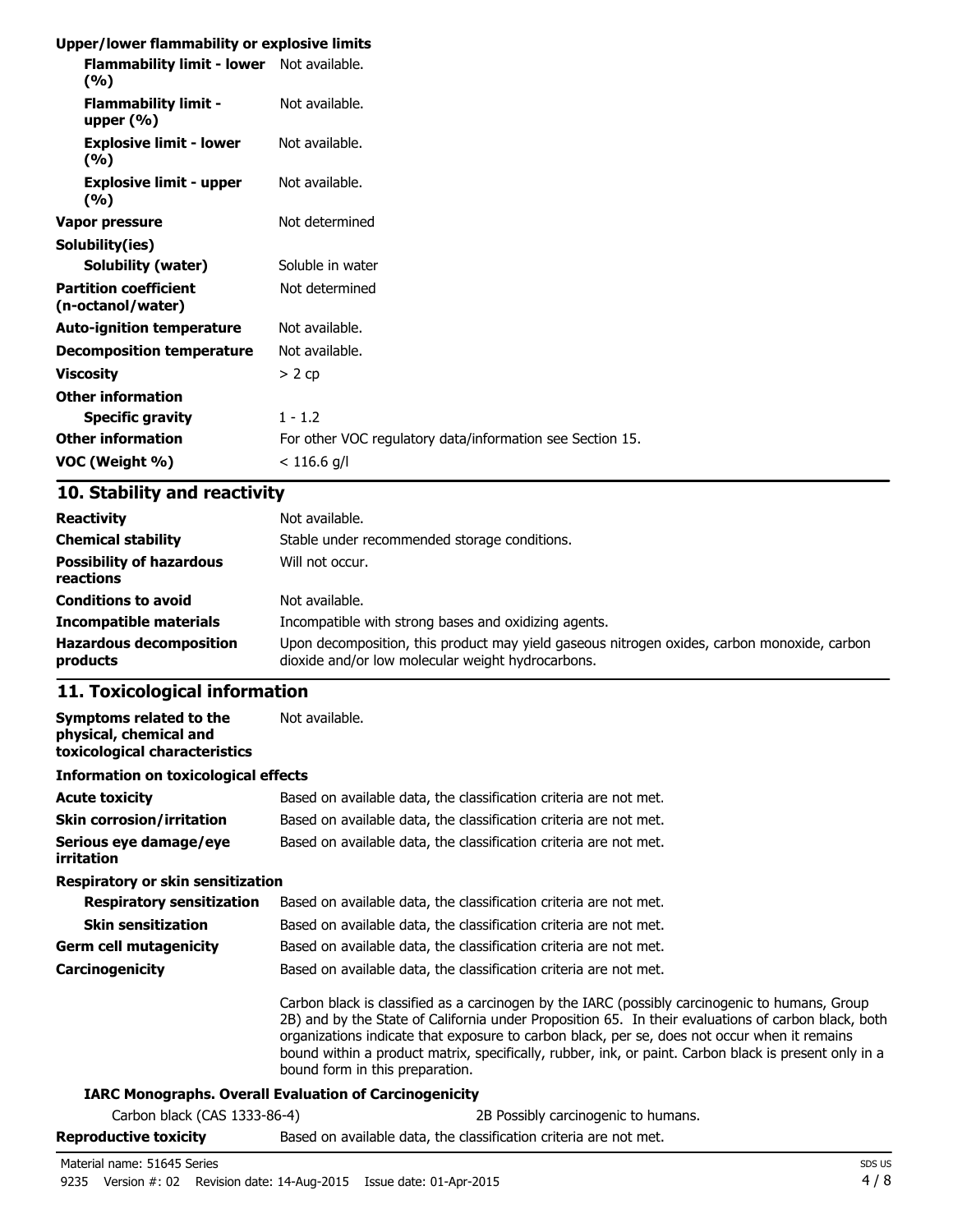| <b>Specific target organ toxicity</b><br>- single exposure   | Based on available data, the classification criteria are not met.                                                                                               |                                                                   |  |  |  |
|--------------------------------------------------------------|-----------------------------------------------------------------------------------------------------------------------------------------------------------------|-------------------------------------------------------------------|--|--|--|
| <b>Specific target organ toxicity</b><br>- repeated exposure | Based on available data, the classification criteria are not met.                                                                                               |                                                                   |  |  |  |
| <b>Aspiration hazard</b>                                     |                                                                                                                                                                 | Based on available data, the classification criteria are not met. |  |  |  |
| <b>Further information</b>                                   | Complete toxicity data are not available for this specific formulation<br>Refer to Section 2 for potential health effects and Section 4 for first aid measures. |                                                                   |  |  |  |
| <b>Components</b>                                            | <b>Species</b>                                                                                                                                                  | <b>Test Results</b>                                               |  |  |  |
| 2-pyrrolidone (CAS 616-45-5)                                 |                                                                                                                                                                 |                                                                   |  |  |  |
| <b>Acute</b>                                                 |                                                                                                                                                                 |                                                                   |  |  |  |
| <b>Oral</b>                                                  |                                                                                                                                                                 |                                                                   |  |  |  |
| LD50                                                         | Guinea pig                                                                                                                                                      | 6500 mg/kg                                                        |  |  |  |
|                                                              | Rat                                                                                                                                                             | 6500 mg/kg                                                        |  |  |  |
| Carbon black (CAS 1333-86-4)                                 |                                                                                                                                                                 |                                                                   |  |  |  |
| <b>Acute</b>                                                 |                                                                                                                                                                 |                                                                   |  |  |  |
| <b>Oral</b>                                                  |                                                                                                                                                                 |                                                                   |  |  |  |
| LD50                                                         | Rat                                                                                                                                                             | > 8000 mg/kg                                                      |  |  |  |
| Isopropyl alcohol (CAS 67-63-0)                              |                                                                                                                                                                 |                                                                   |  |  |  |
| <b>Acute</b>                                                 |                                                                                                                                                                 |                                                                   |  |  |  |
| <b>Dermal</b>                                                |                                                                                                                                                                 |                                                                   |  |  |  |
| LD50                                                         | Rabbit                                                                                                                                                          | 12800 mg/kg                                                       |  |  |  |
| <b>Oral</b>                                                  |                                                                                                                                                                 |                                                                   |  |  |  |
| LD50                                                         | Dog                                                                                                                                                             | 4797 mg/kg                                                        |  |  |  |
|                                                              | Mouse                                                                                                                                                           | 3600 mg/kg                                                        |  |  |  |
|                                                              | Rabbit                                                                                                                                                          | 5.03 g/kg                                                         |  |  |  |
|                                                              | Rat                                                                                                                                                             | 4.7 g/kg                                                          |  |  |  |
| Other                                                        |                                                                                                                                                                 |                                                                   |  |  |  |
| LD50                                                         | Mouse                                                                                                                                                           | 1509 mg/kg                                                        |  |  |  |
|                                                              | Rat                                                                                                                                                             | 1099 mg/kg                                                        |  |  |  |

## **12. Ecological information**

Aquatic toxicity **Aquatic toxicity** Not expected to be harmful to aquatic organisms.

| <b>Ecotoxicity</b>              |                  |                                                                                                 |                         |
|---------------------------------|------------------|-------------------------------------------------------------------------------------------------|-------------------------|
| <b>Product</b>                  |                  | <b>Species</b>                                                                                  | <b>Test Results</b>     |
| 51645 Series (CAS Mixture)      |                  |                                                                                                 |                         |
| <b>Aquatic</b>                  |                  |                                                                                                 |                         |
| Acute                           |                  |                                                                                                 |                         |
| Fish                            | LC50             | Fathead minnow (Pimephales promelas) > 750 mg/l, 96 hours                                       |                         |
| <b>Components</b>               |                  | <b>Species</b>                                                                                  | <b>Test Results</b>     |
| 2-pyrrolidone (CAS 616-45-5)    |                  |                                                                                                 |                         |
| Aquatic                         |                  |                                                                                                 |                         |
| Crustacea                       | <b>EC50</b>      | Water flea (Daphnia pulex)                                                                      | 13.21 mg/l, 48 hours    |
| Isopropyl alcohol (CAS 67-63-0) |                  |                                                                                                 |                         |
| Aquatic                         |                  |                                                                                                 |                         |
| Fish                            | <b>LC50</b>      | Bluegill (Lepomis macrochirus)                                                                  | $> 1400$ mg/l, 96 hours |
| Acute                           |                  |                                                                                                 |                         |
| Algae                           | EC <sub>50</sub> | Algae                                                                                           | $> 1000$ mg/l, 72 hours |
| Crustacea                       | <b>EC50</b>      | Daphnia                                                                                         | 13299 mg/l, 48 hours    |
| <b>Fish</b>                     | LC50             | Fathead minnow (Pimephales promelas)                                                            | 9460 mg/l, 96 hours     |
|                                 |                  | <b>Persistence and degradability</b> No data is available on the degradability of this product. |                         |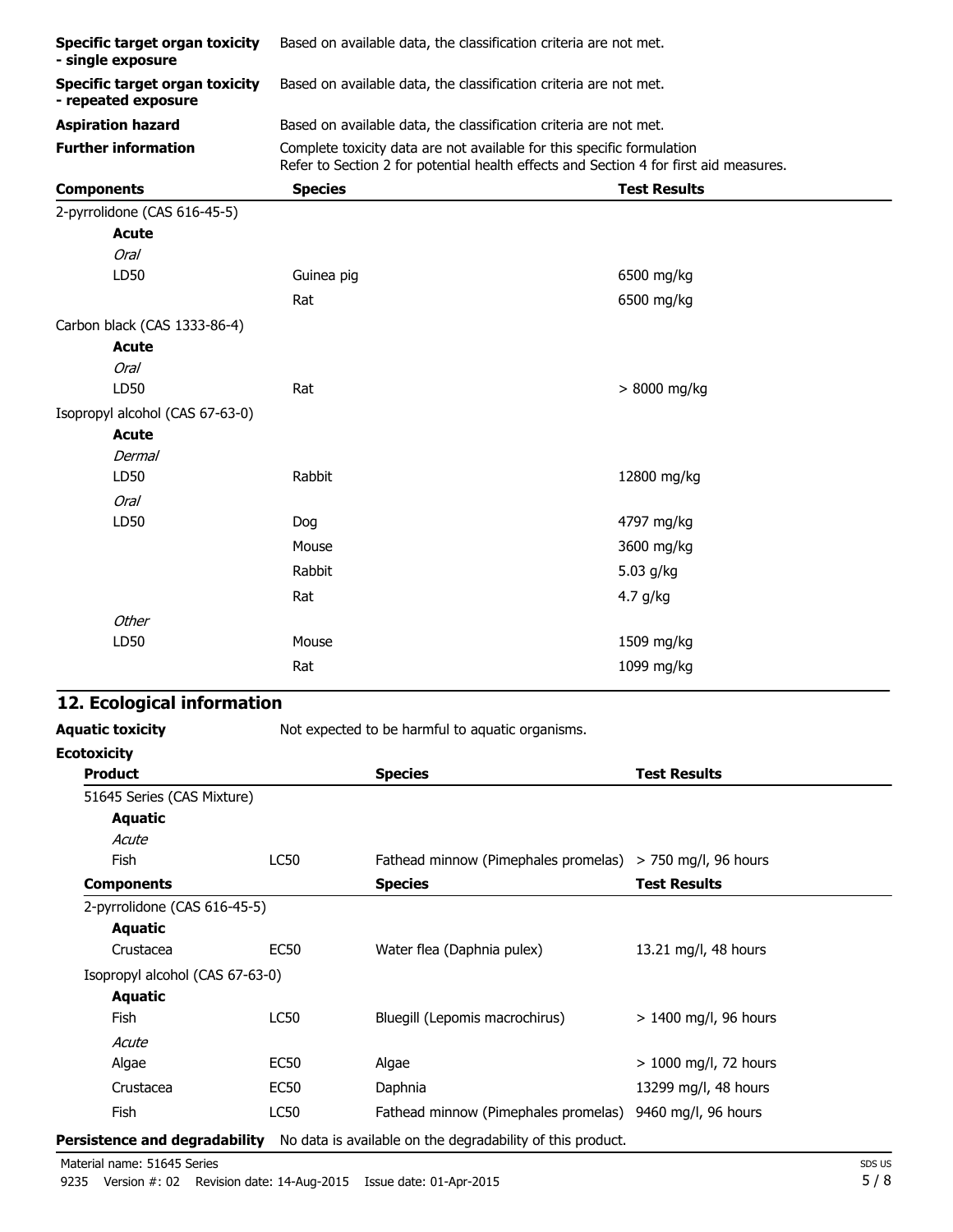| <b>Bioaccumulative potential</b>                              | Not available.                                                                                                                                                                                                                                                                                                                                                                      |  |  |  |
|---------------------------------------------------------------|-------------------------------------------------------------------------------------------------------------------------------------------------------------------------------------------------------------------------------------------------------------------------------------------------------------------------------------------------------------------------------------|--|--|--|
| Partition coefficient n-octanol / water (log Kow)             |                                                                                                                                                                                                                                                                                                                                                                                     |  |  |  |
| 2-pyrrolidone<br>Isopropyl alcohol                            | $-0.85$<br>0.05                                                                                                                                                                                                                                                                                                                                                                     |  |  |  |
| <b>Mobility in soil</b>                                       | Not available.                                                                                                                                                                                                                                                                                                                                                                      |  |  |  |
| <b>Other adverse effects</b>                                  | Not available.                                                                                                                                                                                                                                                                                                                                                                      |  |  |  |
|                                                               |                                                                                                                                                                                                                                                                                                                                                                                     |  |  |  |
| 13. Disposal considerations                                   |                                                                                                                                                                                                                                                                                                                                                                                     |  |  |  |
| <b>Disposal instructions</b>                                  | Do not allow this material to drain into sewers/water supplies.<br>Dispose of waste material according to Local, State, Federal, and Provincial Environmental<br>Regulations.                                                                                                                                                                                                       |  |  |  |
|                                                               | HP's Planet Partners (trademark) supplies recycling program enables simple, convenient recycling of<br>HP original inkjet and LaserJet supplies. For more information and to determine if this service is<br>available in your location, please visit http://www.hp.com/recycle.                                                                                                    |  |  |  |
| <b>Contaminated packaging</b>                                 | No special precautions.                                                                                                                                                                                                                                                                                                                                                             |  |  |  |
| 14. Transport information                                     |                                                                                                                                                                                                                                                                                                                                                                                     |  |  |  |
| <b>DOT</b>                                                    |                                                                                                                                                                                                                                                                                                                                                                                     |  |  |  |
| Not regulated as dangerous goods.                             |                                                                                                                                                                                                                                                                                                                                                                                     |  |  |  |
| <b>IATA</b>                                                   |                                                                                                                                                                                                                                                                                                                                                                                     |  |  |  |
| Not regulated as dangerous goods.                             |                                                                                                                                                                                                                                                                                                                                                                                     |  |  |  |
| <b>IMDG</b>                                                   |                                                                                                                                                                                                                                                                                                                                                                                     |  |  |  |
| Not regulated as dangerous goods.                             |                                                                                                                                                                                                                                                                                                                                                                                     |  |  |  |
| <b>ADR</b>                                                    |                                                                                                                                                                                                                                                                                                                                                                                     |  |  |  |
| Not regulated as dangerous goods.                             |                                                                                                                                                                                                                                                                                                                                                                                     |  |  |  |
| <b>Further information</b>                                    | Not a dangerous good under DOT, IATA, ADR, IMDG, or RID.                                                                                                                                                                                                                                                                                                                            |  |  |  |
|                                                               | No ignition, sustained combustion, or flashing detected, using the Sustained Combustibility Test<br>prescribed in the UN Manual of Tests and Criteria, Part III subsection 32.5.2. Refer to Dangerous<br>Goods Regulations Section 3.3.1.3.<br>No ignition, sustained combustion or flashing detected using the sustained combustibility test<br>(method in US CFR173, Appendix H). |  |  |  |
| 15. Regulatory information                                    |                                                                                                                                                                                                                                                                                                                                                                                     |  |  |  |
| <b>US federal regulations</b>                                 | US TSCA 12(b): Does not contain listed chemicals.                                                                                                                                                                                                                                                                                                                                   |  |  |  |
|                                                               | TSCA Section 12(b) Export Notification (40 CFR 707, Subpt. D)                                                                                                                                                                                                                                                                                                                       |  |  |  |
| Not regulated.                                                | <b>CERCLA Hazardous Substance List (40 CFR 302.4)</b>                                                                                                                                                                                                                                                                                                                               |  |  |  |
| Not listed.<br><b>SARA 304 Emergency release notification</b> |                                                                                                                                                                                                                                                                                                                                                                                     |  |  |  |
| Not regulated.                                                | OSHA Specifically Regulated Substances (29 CFR 1910.1001-1050)                                                                                                                                                                                                                                                                                                                      |  |  |  |
| Not listed.                                                   |                                                                                                                                                                                                                                                                                                                                                                                     |  |  |  |
| <b>Hazard categories</b>                                      | <b>Superfund Amendments and Reauthorization Act of 1986 (SARA)</b><br>Immediate Hazard - No<br>Delayed Hazard - No<br>Fire Hazard - No<br>Pressure Hazard - No<br>Reactivity Hazard - No                                                                                                                                                                                            |  |  |  |
| <b>SARA 302 Extremely hazardous substance</b>                 |                                                                                                                                                                                                                                                                                                                                                                                     |  |  |  |
| Not listed.                                                   |                                                                                                                                                                                                                                                                                                                                                                                     |  |  |  |
| <b>SARA 311/312</b><br><b>Hazardous chemical</b>              | No                                                                                                                                                                                                                                                                                                                                                                                  |  |  |  |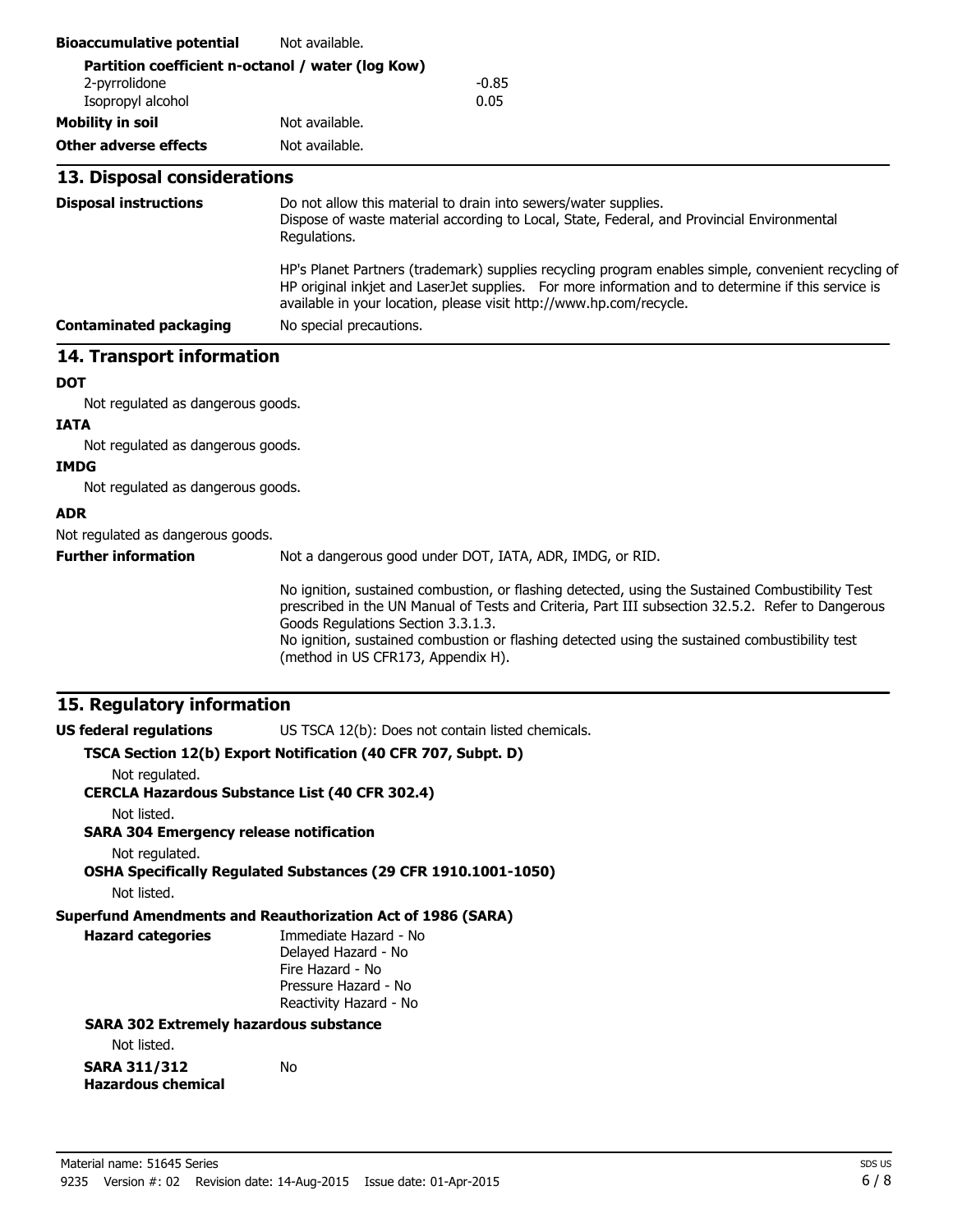| <b>Other federal regulations</b><br><b>Safe Drinking Water Act</b>       | Not regulated.                                                                                                                                                                                                                                                                                                                                                                                                                                                                                                       |  |
|--------------------------------------------------------------------------|----------------------------------------------------------------------------------------------------------------------------------------------------------------------------------------------------------------------------------------------------------------------------------------------------------------------------------------------------------------------------------------------------------------------------------------------------------------------------------------------------------------------|--|
| (SDWA)                                                                   |                                                                                                                                                                                                                                                                                                                                                                                                                                                                                                                      |  |
| <b>US state regulations</b>                                              |                                                                                                                                                                                                                                                                                                                                                                                                                                                                                                                      |  |
| <b>US. Massachusetts RTK - Substance List</b>                            |                                                                                                                                                                                                                                                                                                                                                                                                                                                                                                                      |  |
| 2-pyrrolidone (CAS 616-45-5)                                             |                                                                                                                                                                                                                                                                                                                                                                                                                                                                                                                      |  |
| Carbon black (CAS 1333-86-4)                                             |                                                                                                                                                                                                                                                                                                                                                                                                                                                                                                                      |  |
| Isopropyl alcohol (CAS 67-63-0)                                          | US. New Jersey Worker and Community Right-to-Know Act                                                                                                                                                                                                                                                                                                                                                                                                                                                                |  |
| Carbon black (CAS 1333-86-4)                                             |                                                                                                                                                                                                                                                                                                                                                                                                                                                                                                                      |  |
| Isopropyl alcohol (CAS 67-63-0)                                          |                                                                                                                                                                                                                                                                                                                                                                                                                                                                                                                      |  |
|                                                                          | US. Pennsylvania Worker and Community Right-to-Know Law                                                                                                                                                                                                                                                                                                                                                                                                                                                              |  |
| 2-pyrrolidone (CAS 616-45-5)                                             |                                                                                                                                                                                                                                                                                                                                                                                                                                                                                                                      |  |
| Carbon black (CAS 1333-86-4)                                             |                                                                                                                                                                                                                                                                                                                                                                                                                                                                                                                      |  |
| Isopropyl alcohol (CAS 67-63-0)<br><b>US. Rhode Island RTK</b>           |                                                                                                                                                                                                                                                                                                                                                                                                                                                                                                                      |  |
| Isopropyl alcohol (CAS 67-63-0)                                          |                                                                                                                                                                                                                                                                                                                                                                                                                                                                                                                      |  |
| <b>US. California Proposition 65</b>                                     |                                                                                                                                                                                                                                                                                                                                                                                                                                                                                                                      |  |
| US - California Proposition 65 - CRT: Listed date/Carcinogenic substance |                                                                                                                                                                                                                                                                                                                                                                                                                                                                                                                      |  |
|                                                                          |                                                                                                                                                                                                                                                                                                                                                                                                                                                                                                                      |  |
| 1333-86-4)                                                               | CARBON BLACK (AIRBORNE, UNBOUND PARTICLES Listed: February 21, 2003<br>OF RESPIRABLE SIZE [<= 10 MICROMETERS]) (CAS                                                                                                                                                                                                                                                                                                                                                                                                  |  |
| <b>Other information</b>                                                 | VOC content (less water, less exempt compounds) = $<$ 592.5 g/L (U.S. requirement, not for                                                                                                                                                                                                                                                                                                                                                                                                                           |  |
|                                                                          | emissions)                                                                                                                                                                                                                                                                                                                                                                                                                                                                                                           |  |
|                                                                          | VOC data based on formulation (Organic compounds minus solids)                                                                                                                                                                                                                                                                                                                                                                                                                                                       |  |
| <b>Regulatory information</b>                                            | All chemical substances in this HP product have been notified or are exempt from notification under<br>chemical substances notification laws in the following countries: US (TSCA), EU (EINECS/ELINCS),<br>Switzerland, Canada (DSL/NDSL), Australia, Japan, Philippines, South Korea, New Zealand, and<br>China.                                                                                                                                                                                                    |  |
| 16. Other information, including date of preparation or last revision    |                                                                                                                                                                                                                                                                                                                                                                                                                                                                                                                      |  |
| <b>Issue date</b>                                                        | 01-Apr-2015                                                                                                                                                                                                                                                                                                                                                                                                                                                                                                          |  |
| <b>Revision date</b>                                                     | 14-Aug-2015                                                                                                                                                                                                                                                                                                                                                                                                                                                                                                          |  |
| <b>Version #</b>                                                         | 02                                                                                                                                                                                                                                                                                                                                                                                                                                                                                                                   |  |
| <b>Disclaimer</b>                                                        | This Safety Data Sheet document is provided without charge to customers of HP. Data is the most<br>current known to HP at the time of preparation of this document and is believed to be accurate. It<br>should not be construed as guaranteeing specific properties of the products as described or<br>suitability for a particular application. This document was prepared to the requirements of the<br>jurisdiction specified in Section 1 above and may not meet regulatory requirements in other<br>countries. |  |
| <b>Revision Information</b>                                              | 1. Product and Company Identification: Alternate Trade Names<br>Other information, including date of preparation or last revision: Disclaimer                                                                                                                                                                                                                                                                                                                                                                        |  |
| <b>Manufacturer information</b>                                          | HP<br>1501 Page Mill Road<br>Palo Alto, CA 94304-1112 US<br>Direct 1-650-857-5020                                                                                                                                                                                                                                                                                                                                                                                                                                    |  |